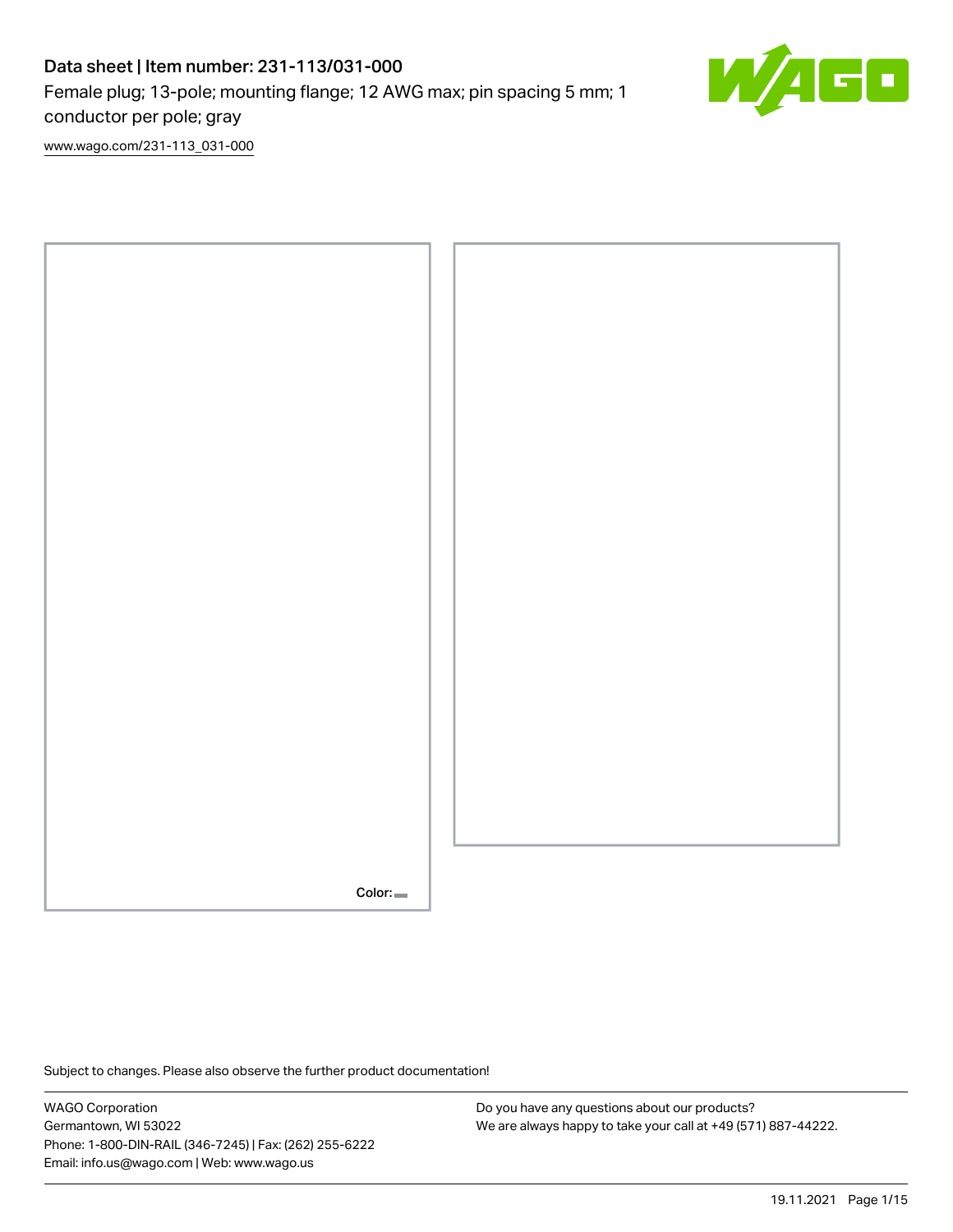

#### Dimensions in mm

 $L_1$  = (pole no. x pin spacing) + 3 mm

 $L_2$  = (pole no. x pin spacing) + 8.8 mm

 $L_3$  = (pole no. x pin spacing) + 14.8 mm

2- to 3-pole female connectors – one latch only

#### Item description

- $\blacksquare$ Universal connection for all conductor types
- Easy cable pre-assembly and on-unit wiring via vertical and horizontal CAGE CLAMP<sup>®</sup> actuation П

.<br>Subject to changes. Please also observe the further product documentation!

WAGO Corporation Germantown, WI 53022 Phone: 1-800-DIN-RAIL (346-7245) | Fax: (262) 255-6222 Email: info.us@wago.com | Web: www.wago.us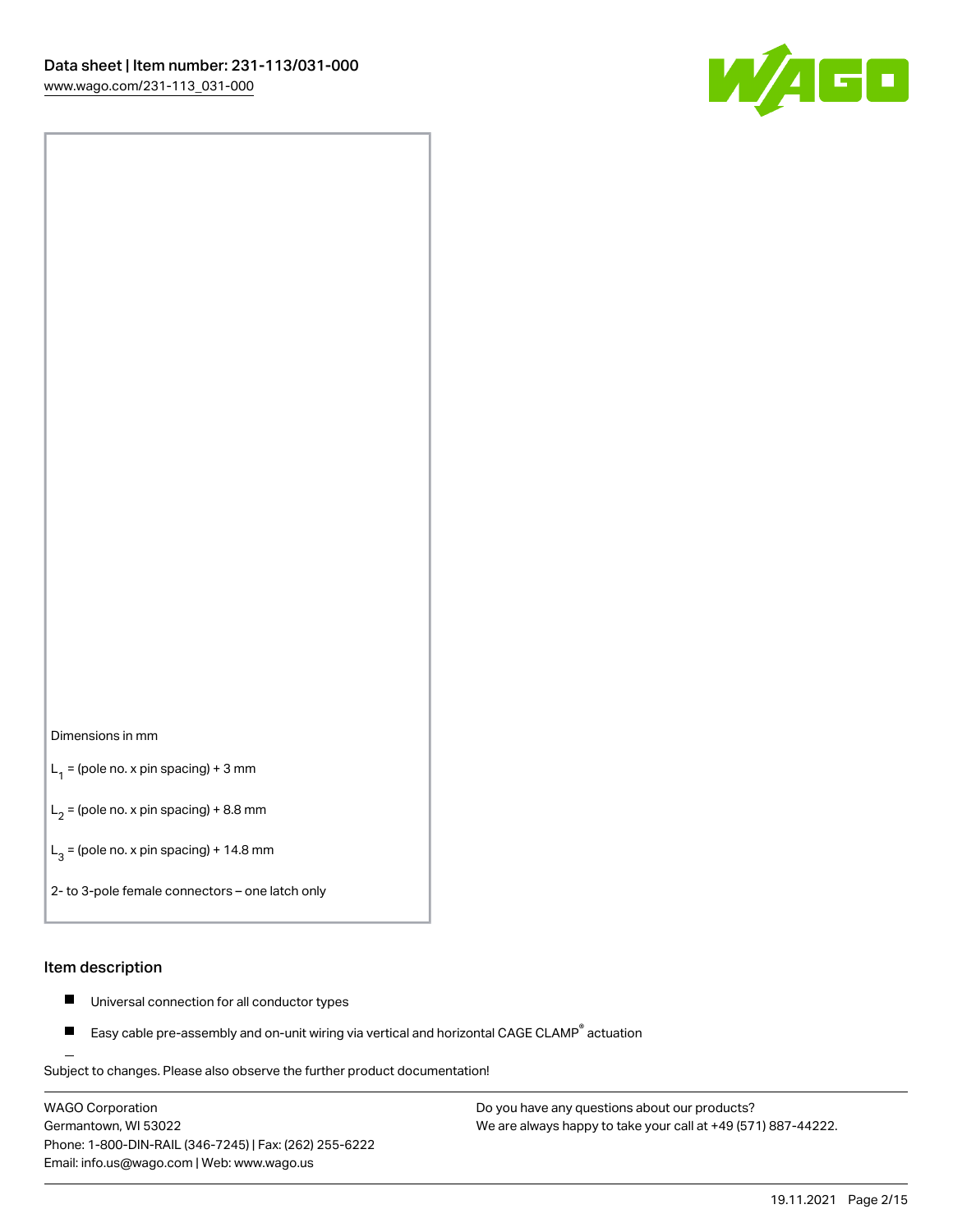W/AGO

- Integrated test ports
- $\blacksquare$ With coding fingers

# Data

## Notes

| Safety information 1 | The MCS-MULTI CONNECTION SYSTEM includes connectors<br>without breaking capacity in accordance with DIN EN 61984. When<br>used as intended, these connectors must not be connected<br>/disconnected when live or under load. The circuit design should<br>ensure header pins, which can be touched, are not live when<br>unmated. |
|----------------------|-----------------------------------------------------------------------------------------------------------------------------------------------------------------------------------------------------------------------------------------------------------------------------------------------------------------------------------|
| Variants:            | Gold-plated or partially gold-plated contact surfaces<br>Other versions (or variants) can be requested from WAGO Sales or<br>configured at https://configurator.wago.com/                                                                                                                                                         |

## Electrical data

#### IEC Approvals

| Ratings per                 | IEC/EN 60664-1                                                        |
|-----------------------------|-----------------------------------------------------------------------|
| Rated voltage (III / 3)     | 320 V                                                                 |
| Rated surge voltage (III/3) | 4 <sub>kV</sub>                                                       |
| Rated voltage (III/2)       | 320 V                                                                 |
| Rated surge voltage (III/2) | 4 <sub>k</sub> V                                                      |
| Nominal voltage (II/2)      | 630 V                                                                 |
| Rated surge voltage (II/2)  | 4 <sub>k</sub> V                                                      |
| Rated current               | 16 A                                                                  |
| Legend (ratings)            | $(III / 2)$ $\triangle$ Overvoltage category III / Pollution degree 2 |

#### UL Approvals

| Approvals per                  | <b>UL 1059</b> |
|--------------------------------|----------------|
| Rated voltage UL (Use Group B) | 300 V          |
| Rated current UL (Use Group B) | 15 A           |
| Rated voltage UL (Use Group D) | 300 V          |
| Rated current UL (Use Group D) | 10 A           |

### Ratings per UL

| Rated voltage UL 1977 | 600 V  |
|-----------------------|--------|
| Rated current UL 1977 | $\sim$ |

Subject to changes. Please also observe the further product documentation!

| WAGO Corporation                                       | Do you have any questions about our products?                 |
|--------------------------------------------------------|---------------------------------------------------------------|
| Germantown. WI 53022                                   | We are always happy to take your call at +49 (571) 887-44222. |
| Phone: 1-800-DIN-RAIL (346-7245)   Fax: (262) 255-6222 |                                                               |
| Email: info.us@wago.com   Web: www.wago.us             |                                                               |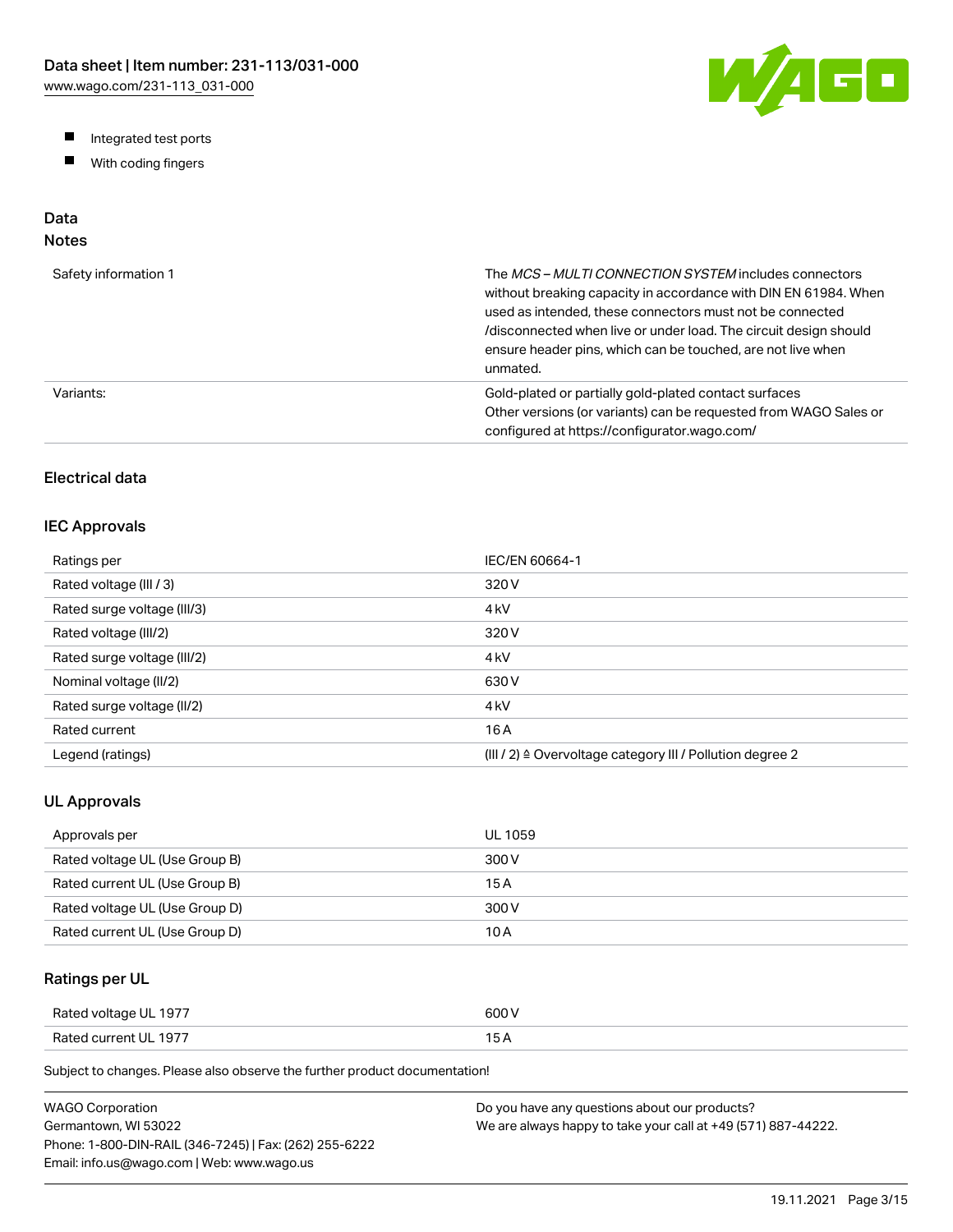

#### CSA Approvals

| Approvals per                   | CSA   |
|---------------------------------|-------|
| Rated voltage CSA (Use Group B) | 300 V |
| Rated current CSA (Use Group B) | 15 A  |
| Rated voltage CSA (Use Group D) | 300 V |
| Rated current CSA (Use Group D) | 10 A  |

## Connection data

| Total number of connection points | 13. |
|-----------------------------------|-----|
| Total number of potentials        | -13 |
| Number of connection types        |     |
| Number of levels                  |     |

#### Connection 1

| Connection technology                             | CAGE CLAMP®                            |
|---------------------------------------------------|----------------------------------------|
| Actuation type                                    | Operating tool                         |
| Solid conductor                                   | $0.082.5$ mm <sup>2</sup> / 28  12 AWG |
| Fine-stranded conductor                           | $0.082.5$ mm <sup>2</sup> / 28  12 AWG |
| Fine-stranded conductor; with insulated ferrule   | $0.251.5$ mm <sup>2</sup>              |
| Fine-stranded conductor; with uninsulated ferrule | $0.252.5$ mm <sup>2</sup>              |
| Strip length                                      | $89$ mm / 0.31  0.35 inch              |
| Number of poles                                   | 13                                     |
| Conductor entry direction to mating direction     | 0°                                     |

## Physical data

| Pin spacing | 5 mm / 0.197 inch     |
|-------------|-----------------------|
| Width       | 79.8 mm / 3.142 inch  |
| Height      | 14.3 mm / 0.563 inch  |
| Depth       | 26.45 mm / 1.041 inch |

#### Mechanical data

| Mounting type | Mounting flange       |
|---------------|-----------------------|
| Mounting type | Feed-through mounting |
|               | Panel mounting        |

Subject to changes. Please also observe the further product documentation!

| <b>WAGO Corporation</b>                                | Do you have any questions about our products?                 |
|--------------------------------------------------------|---------------------------------------------------------------|
| Germantown, WI 53022                                   | We are always happy to take your call at +49 (571) 887-44222. |
| Phone: 1-800-DIN-RAIL (346-7245)   Fax: (262) 255-6222 |                                                               |
| Email: info.us@wago.com   Web: www.wago.us             |                                                               |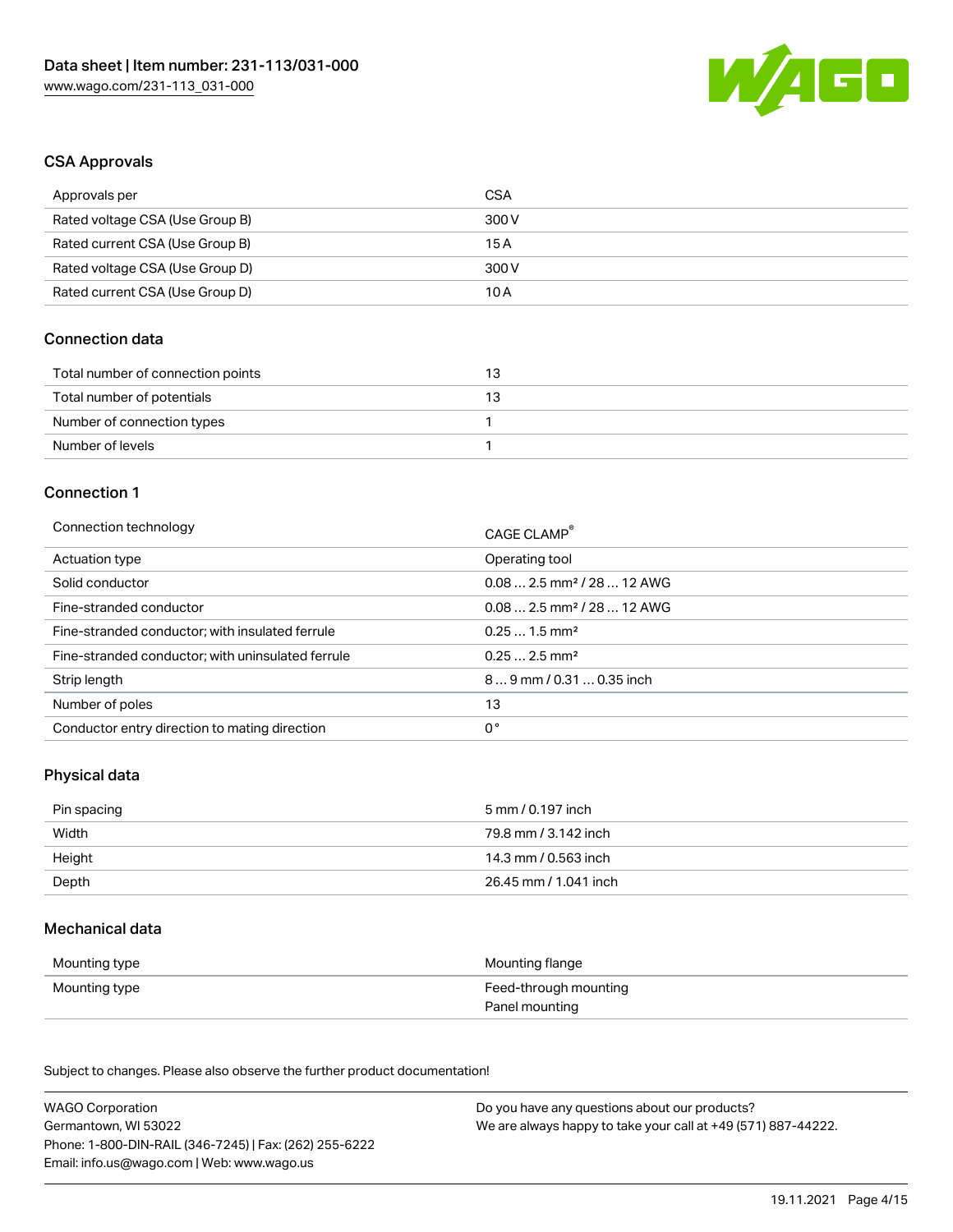

## Plug-in connection

| Contact type (pluggable connector) | Female connector/socket |
|------------------------------------|-------------------------|
| Connector (connection type)        | for conductor           |
| Mismating protection               | No.                     |
| Locking of plug-in connection      | Without                 |

#### Material data

| Color                       | gray                              |
|-----------------------------|-----------------------------------|
| Material group              |                                   |
| Insulation material         | Polyamide (PA66)                  |
| Flammability class per UL94 | V0                                |
| Clamping spring material    | Chrome nickel spring steel (CrNi) |
| Contact material            | Copper alloy                      |
| Contact plating             | tin-plated                        |
| Fire load                   | 0.342 MJ                          |
| Weight                      | 23.6g                             |

## Environmental requirements

| Limit temperature range<br>.<br>. | . +85 °ົ<br>-60 |  |
|-----------------------------------|-----------------|--|
|-----------------------------------|-----------------|--|

## Commercial data

| Product Group         | 3 (Multi Conn. System) |
|-----------------------|------------------------|
| PU (SPU)              | 25 Stück               |
| Packaging type        | box                    |
| Country of origin     | DE                     |
| <b>GTIN</b>           | 4044918341707          |
| Customs tariff number | 8536694040             |

## Approvals / Certificates

#### Country specific Approvals

| Logo | Approval                               | <b>Additional Approval Text</b> | Certificate<br>name |
|------|----------------------------------------|---------------------------------|---------------------|
|      | CВ<br>DEKRA Certification B.V.         | IEC 61984                       | NL-39756            |
|      | <b>CSA</b><br>DEKRA Certification B.V. | C <sub>22.2</sub>               | LR 18677-<br>25     |

Subject to changes. Please also observe the further product documentation!

WAGO Corporation Germantown, WI 53022 Phone: 1-800-DIN-RAIL (346-7245) | Fax: (262) 255-6222 Email: info.us@wago.com | Web: www.wago.us Do you have any questions about our products? We are always happy to take your call at +49 (571) 887-44222.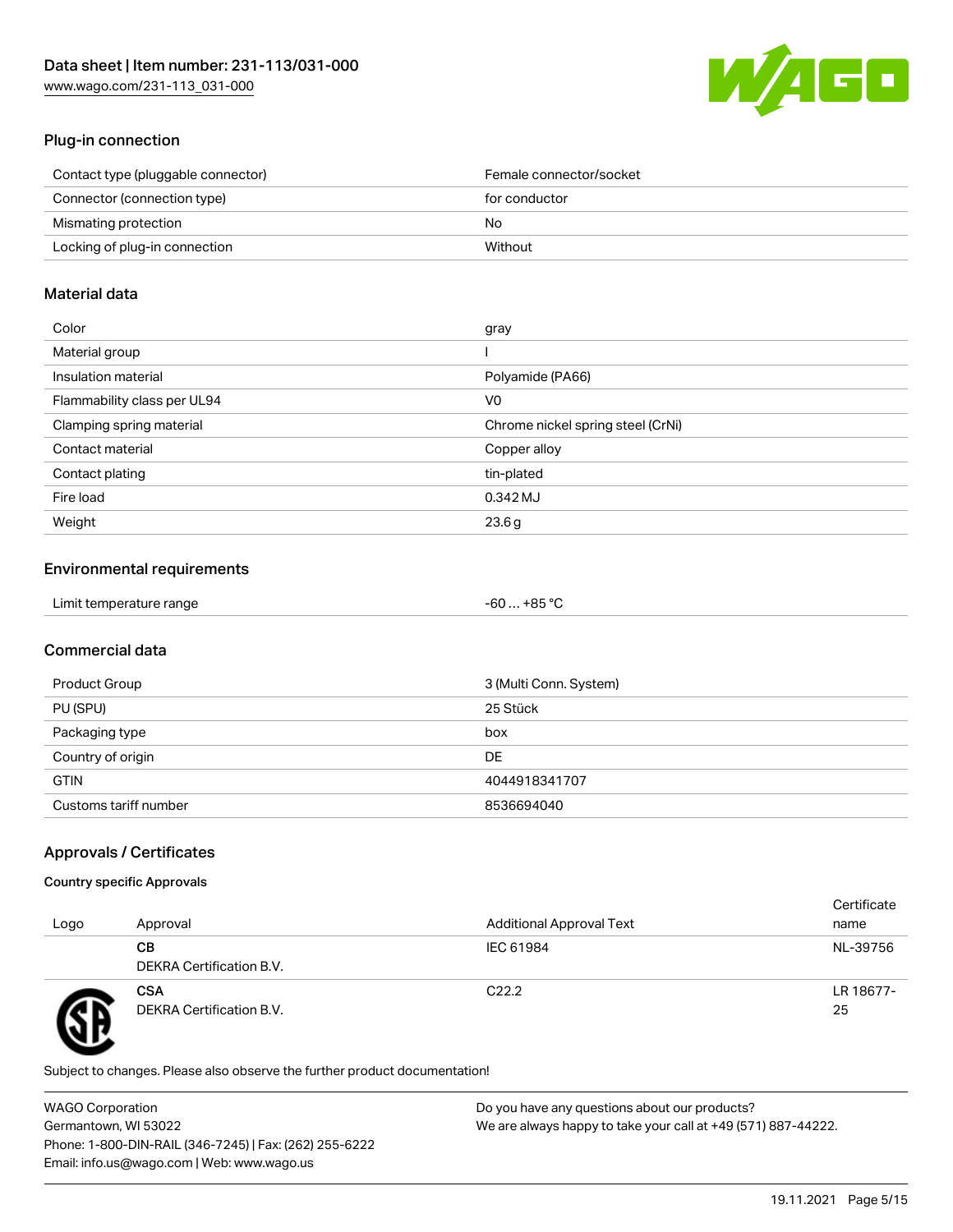

#### Ship Approvals

 $\frac{1}{2}$ 

| Logo                     | Approval                                                | <b>Additional Approval Text</b> | Certificate<br>name                |
|--------------------------|---------------------------------------------------------|---------------------------------|------------------------------------|
| ABS                      | <b>ABS</b><br>American Bureau of Shipping               | $\overline{\phantom{a}}$        | $19 -$<br>HG1869876-<br><b>PDA</b> |
| <b>BUNEAU</b><br>VERITAS | <b>BV</b><br>Bureau Veritas S.A.                        | IEC 60998                       | 11915/D0<br><b>BV</b>              |
|                          | <b>DNV GL</b><br>Det Norske Veritas, Germanischer Lloyd |                                 | TAE000016Z                         |
| <b>UL-Approvals</b>      |                                                         |                                 |                                    |
| Logo                     | Approval                                                | <b>Additional Approval Text</b> | Certificate<br>name                |
|                          | UL<br>Underwriters Laboratories Inc.                    | UL 1059                         | E45172                             |
|                          | <b>UR</b><br>Underwriters Laboratories Inc.             | <b>UL 1977</b>                  | E45171                             |
| Counterpart<br>$-0.66$   |                                                         |                                 |                                    |

| <b>AREA</b>             | Item no.231-613<br>Male connector; 13-pole; Pin spacing 5 mm; gray                                              | www.wago.com/231-613         |
|-------------------------|-----------------------------------------------------------------------------------------------------------------|------------------------------|
| RE                      | Item no.231-443/001-000<br>Male header; 13-pole; THT; 1.0 x 1.0 mm solder pin; angled; pin spacing 5 mm; gray   | www.wago.com/231-443/001-000 |
| <b>Marian Carpenter</b> | Item no.231-143/001-000<br>Male header; 13-pole; THT; 1.0 x 1.0 mm solder pin; straight; pin spacing 5 mm; gray | www.wago.com/231-143/001-000 |

Subject to changes. Please also observe the further product documentation!

WAGO Corporation Germantown, WI 53022 Phone: 1-800-DIN-RAIL (346-7245) | Fax: (262) 255-6222 Email: info.us@wago.com | Web: www.wago.us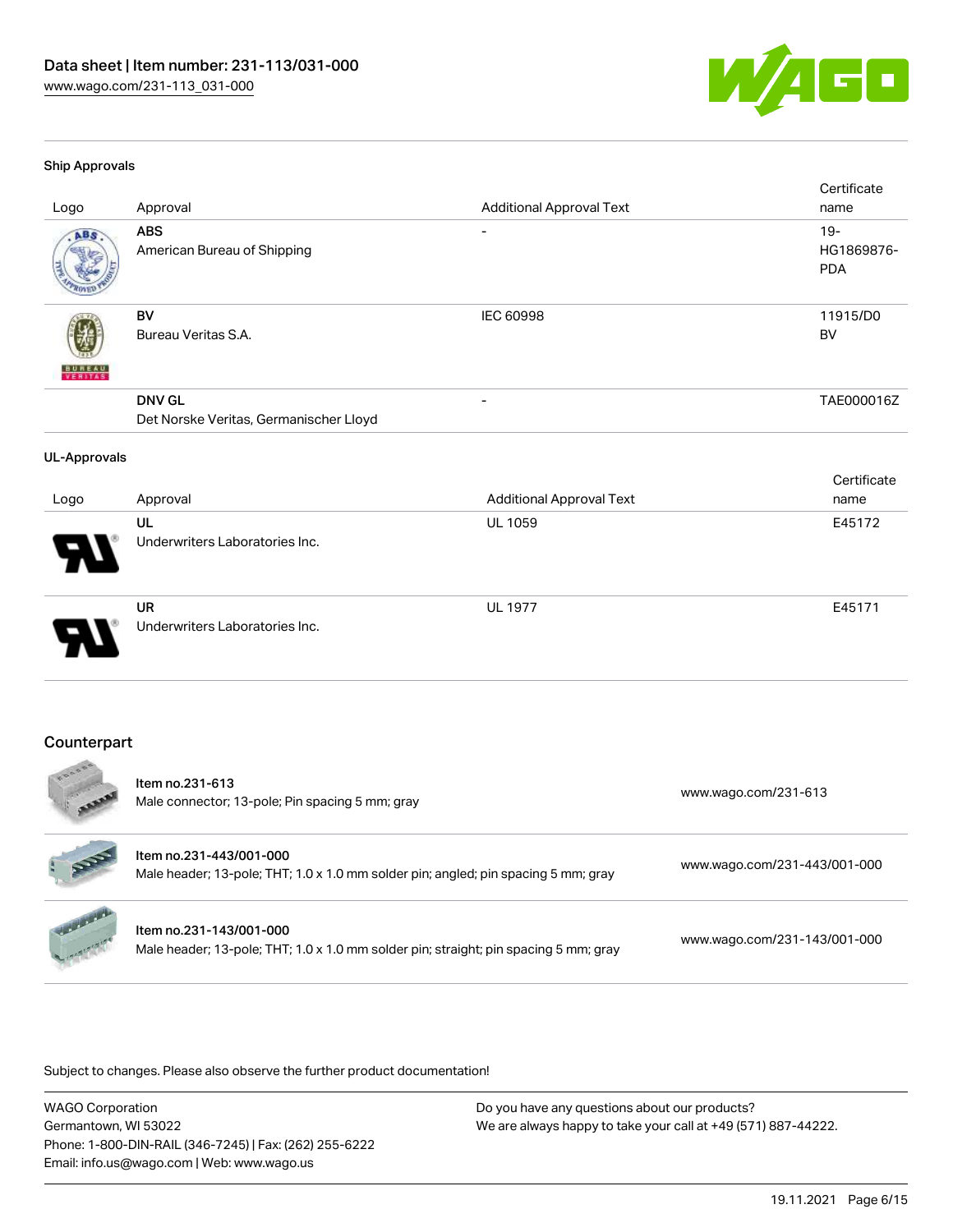

#### Optional accessories

| Tools          |                                                                                                                  |                      |
|----------------|------------------------------------------------------------------------------------------------------------------|----------------------|
| Operating tool |                                                                                                                  |                      |
|                | Item no.: 209-130<br>Operating tool; suitable for 264, 280 and 281 Series; 1-way; of insulating material; white  | www.wago.com/209-130 |
|                | Item no.: 209-132<br>Operating tool; for connecting comb-style jumper bar; 2-way; of insulating material         | www.wago.com/209-132 |
|                | Item no.: 231-159<br>Operating tool; natural                                                                     | www.wago.com/231-159 |
|                | Item no.: 231-231<br>Combination operating tool; red                                                             | www.wago.com/231-231 |
|                | Item no.: 210-657<br>Operating tool; Blade: 3.5 x 0.5 mm; with a partially insulated shaft; short; multicoloured | www.wago.com/210-657 |
|                | Item no.: 210-720<br>Operating tool; Blade: 3.5 x 0.5 mm; with a partially insulated shaft; multicoloured        | www.wago.com/210-720 |
|                | Item no.: 231-131<br>Operating tool; made of insulating material; 1-way; loose; white                            | www.wago.com/231-131 |
|                | Item no.: 231-291<br>Operating tool; made of insulating material; 1-way; loose; red                              | www.wago.com/231-291 |
|                | Item no.: 280-432<br>Operating tool; made of insulating material; 2-way; white                                   | www.wago.com/280-432 |
|                | Item no.: 280-434<br>Operating tool; made of insulating material; 4-way                                          | www.wago.com/280-434 |
|                | Item no.: 280-437<br>Operating tool; made of insulating material; 7-way                                          | www.wago.com/280-437 |
|                | Item no.: 280-440<br>Operating tool; made of insulating material; 10-way                                         | www.wago.com/280-440 |
|                | Item no.: 280-435<br>Operating tool; made of insulating material; 5-way; gray                                    | www.wago.com/280-435 |
|                | Item no.: 280-436<br>Operating tool; made of insulating material; 6-way                                          | www.wago.com/280-436 |
|                | Item no.: 280-438<br>Operating tool; made of insulating material; 8-way                                          | www.wago.com/280-438 |
|                | Subject to changes. Please also observe the further product documentation!                                       |                      |

WAGO Corporation Germantown, WI 53022 Phone: 1-800-DIN-RAIL (346-7245) | Fax: (262) 255-6222 Email: info.us@wago.com | Web: www.wago.us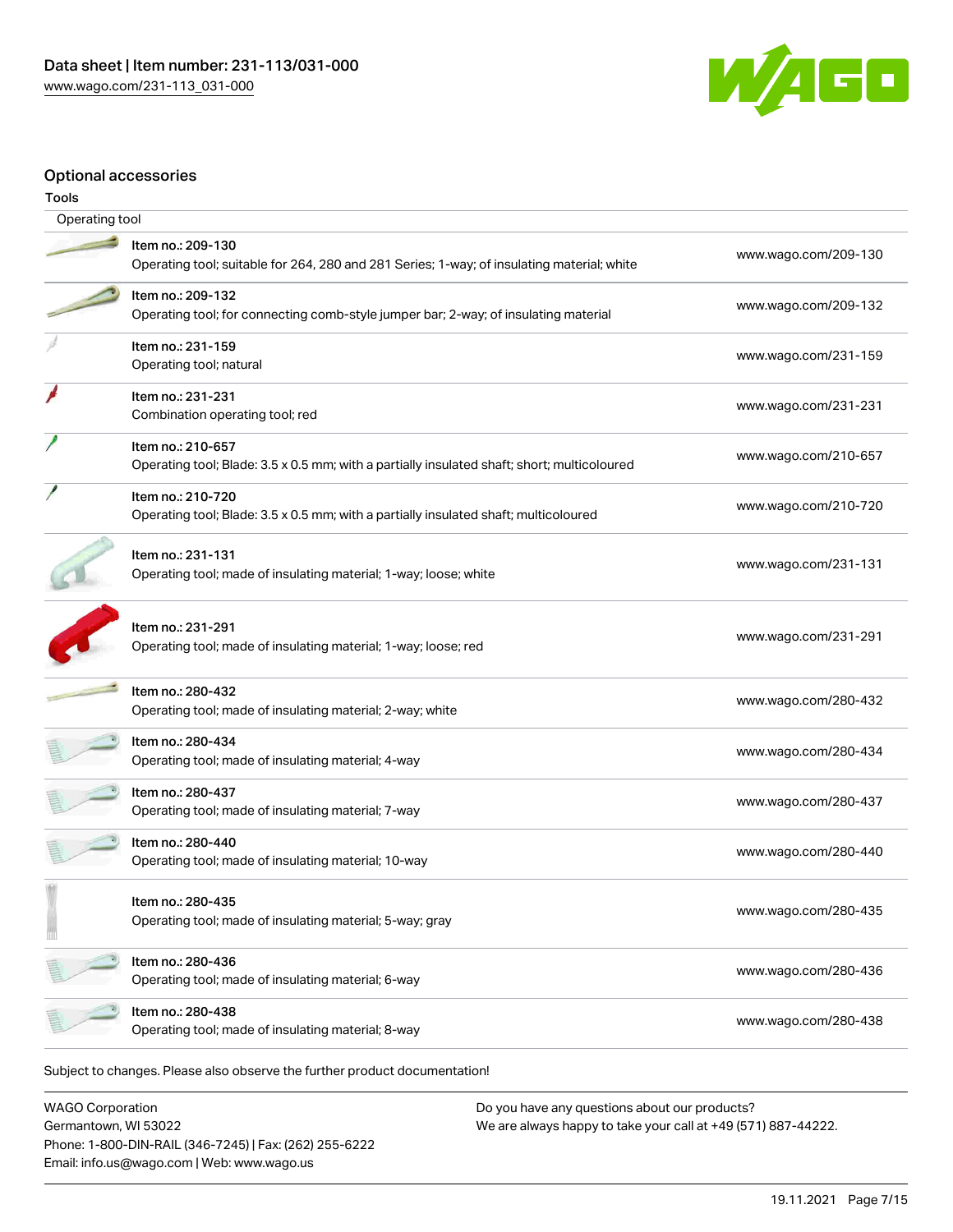[www.wago.com/231-113\\_031-000](http://www.wago.com/231-113_031-000)



|                            | Item no.: 280-433<br>Operating tool; made of insulating material; 3-way                                                    | www.wago.com/280-433 |
|----------------------------|----------------------------------------------------------------------------------------------------------------------------|----------------------|
| <b>Testing accessories</b> |                                                                                                                            |                      |
| Testing accessories        |                                                                                                                            |                      |
|                            | Item no.: 210-136<br>Test plug; 2 mm Ø; with 500 mm cable                                                                  | www.wago.com/210-136 |
|                            | ltem no.: 231-661<br>Test plugs for female connectors; for 5 mm and 5.08 mm pin spacing; 2,50 mm <sup>2</sup> ; light gray | www.wago.com/231-661 |
| Jumpers                    |                                                                                                                            |                      |
| Jumper                     |                                                                                                                            |                      |
|                            | Item no.: 231-905<br>Jumper; for conductor entry; 5-way; insulated; gray                                                   | www.wago.com/231-905 |
|                            | Item no.: 231-903<br>Jumper; for conductor entry; 3-way; insulated; gray                                                   | www.wago.com/231-903 |
|                            | Item no.: 231-907<br>Jumper; for conductor entry; 7-way; insulated; gray                                                   | www.wago.com/231-907 |
|                            | Item no.: 231-910<br>Jumper; for conductor entry; 10-way; insulated; gray                                                  | www.wago.com/231-910 |
|                            | ltem no.: 231-902<br>Jumper; for conductor entry; 2-way; insulated; gray                                                   | www.wago.com/231-902 |
| <b>Ferrules</b>            |                                                                                                                            |                      |
| Ferrule                    |                                                                                                                            |                      |
|                            | Item no.: 216-101<br>Ferrule; Sleeve for 0.5 mm <sup>2</sup> / AWG 22; uninsulated; electro-tin plated; silver-colored     | www.wago.com/216-101 |
|                            | Item no.: 216-104<br>Ferrule; Sleeve for 1.5 mm <sup>2</sup> / AWG 16; uninsulated; electro-tin plated; silver-colored     | www.wago.com/216-104 |
|                            | Item no.: 216-106<br>Ferrule; Sleeve for 2.5 mm <sup>2</sup> / AWG 14; uninsulated; electro-tin plated; silver-colored     | www.wago.com/216-106 |
|                            | Item no.: 216-102<br>Ferrule; Sleeve for 0.75 mm <sup>2</sup> / AWG 20; uninsulated; electro-tin plated; silver-colored    | www.wago.com/216-102 |
|                            | Item no.: 216-103<br>Ferrule; Sleeve for 1 mm <sup>2</sup> / AWG 18; uninsulated; electro-tin plated                       | www.wago.com/216-103 |
|                            | Item no.: 216-123<br>Ferrule; Sleeve for 1 mm <sup>2</sup> / AWG 18; uninsulated; electro-tin plated; silver-colored       | www.wago.com/216-123 |
|                            | Item no.: 216-122<br>Ferrule; Sleeve for 0.75 mm <sup>2</sup> / AWG 20; uninsulated; electro-tin plated; silver-colored    | www.wago.com/216-122 |
|                            | Subject to changes. Please also observe the further product documentation!                                                 |                      |
|                            |                                                                                                                            |                      |

WAGO Corporation Germantown, WI 53022 Phone: 1-800-DIN-RAIL (346-7245) | Fax: (262) 255-6222 Email: info.us@wago.com | Web: www.wago.us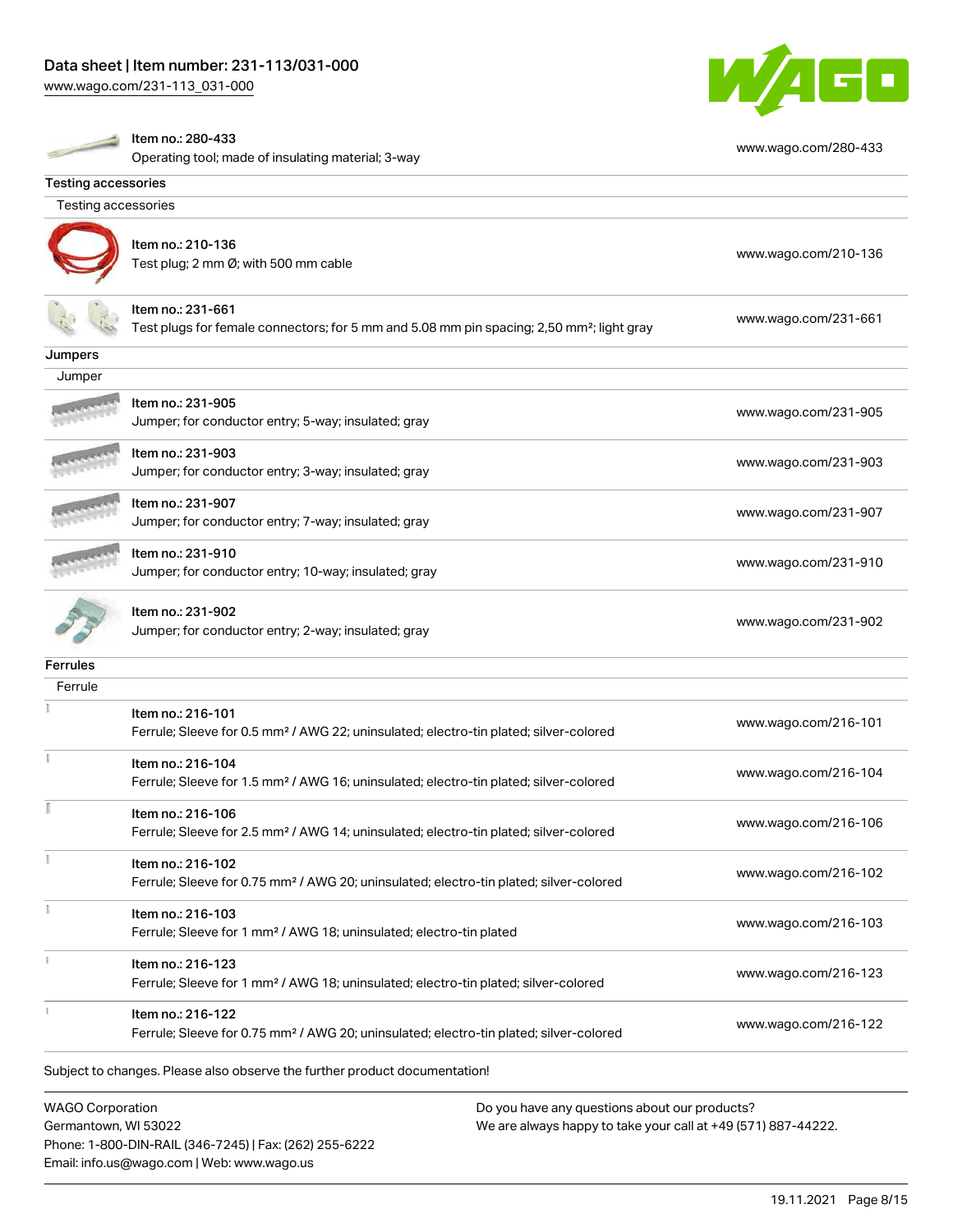## Data sheet | Item number: 231-113/031-000

[www.wago.com/231-113\\_031-000](http://www.wago.com/231-113_031-000)



|    | Item no.: 216-124<br>Ferrule; Sleeve for 1.5 mm <sup>2</sup> / AWG 16; uninsulated; electro-tin plated                                                                                            | www.wago.com/216-124 |
|----|---------------------------------------------------------------------------------------------------------------------------------------------------------------------------------------------------|----------------------|
| 1  | Item no.: 216-142<br>Ferrule; Sleeve for 0.75 mm <sup>2</sup> / 18 AWG; uninsulated; electro-tin plated; electrolytic copper; gastight<br>crimped; acc. to DIN 46228, Part 1/08.92                | www.wago.com/216-142 |
| I. | Item no.: 216-132<br>Ferrule; Sleeve for 0.34 mm <sup>2</sup> / AWG 24; uninsulated; electro-tin plated                                                                                           | www.wago.com/216-132 |
| ī. | Item no.: 216-121<br>Ferrule; Sleeve for 0.5 mm <sup>2</sup> / AWG 22; uninsulated; electro-tin plated; silver-colored                                                                            | www.wago.com/216-121 |
|    | Item no.: 216-143<br>Ferrule; Sleeve for 1 mm <sup>2</sup> / AWG 18; uninsulated; electro-tin plated; electrolytic copper; gastight<br>crimped; acc. to DIN 46228, Part 1/08.92                   | www.wago.com/216-143 |
| I. | Item no.: 216-131<br>Ferrule; Sleeve for 0.25 mm <sup>2</sup> / AWG 24; uninsulated; electro-tin plated; silver-colored                                                                           | www.wago.com/216-131 |
|    | Item no.: 216-141<br>Ferrule; Sleeve for 0.5 mm <sup>2</sup> / 20 AWG; uninsulated; electro-tin plated; electrolytic copper; gastight<br>crimped; acc. to DIN 46228, Part 1/08.92                 | www.wago.com/216-141 |
| s. | Item no.: 216-152<br>Ferrule; Sleeve for 0.34 mm <sup>2</sup> / AWG 24; uninsulated; electro-tin plated                                                                                           | www.wago.com/216-152 |
| ۸  | Item no.: 216-203<br>Ferrule; Sleeve for 1 mm <sup>2</sup> / AWG 18; insulated; electro-tin plated; red                                                                                           | www.wago.com/216-203 |
|    | Item no.: 216-202<br>Ferrule; Sleeve for 0.75 mm <sup>2</sup> / 18 AWG; insulated; electro-tin plated; gray                                                                                       | www.wago.com/216-202 |
|    | Item no.: 216-151<br>Ferrule; Sleeve for 0.25 mm <sup>2</sup> / AWG 24; uninsulated; electro-tin plated                                                                                           | www.wago.com/216-151 |
| 1  | Item no.: 216-204<br>Ferrule; Sleeve for 1.5 mm <sup>2</sup> / AWG 16; insulated; electro-tin plated; black                                                                                       | www.wago.com/216-204 |
|    | Item no.: 216-144<br>Ferrule; Sleeve for 1.5 mm <sup>2</sup> / AWG 16; uninsulated; electro-tin plated; electrolytic copper; gastight<br>crimped; acc. to DIN 46228, Part 1/08.92; silver-colored | www.wago.com/216-144 |
|    | Item no.: 216-201<br>Ferrule; Sleeve for 0.5 mm <sup>2</sup> / 20 AWG; insulated; electro-tin plated; white                                                                                       | www.wago.com/216-201 |
|    | Item no.: 216-223<br>Ferrule; Sleeve for 1 mm <sup>2</sup> / AWG 18; insulated; electro-tin plated; red                                                                                           | www.wago.com/216-223 |
|    | Item no.: 216-241<br>Ferrule; Sleeve for 0.5 mm <sup>2</sup> / 20 AWG; insulated; electro-tin plated; electrolytic copper; gastight<br>crimped; acc. to DIN 46228, Part 4/09.90; white            | www.wago.com/216-241 |
|    | Item no.: 216-242<br>Ferrule; Sleeve for 0.75 mm <sup>2</sup> / 18 AWG; insulated; electro-tin plated; electrolytic copper; gastight<br>crimped; acc. to DIN 46228, Part 4/09.90; gray            | www.wago.com/216-242 |

Subject to changes. Please also observe the further product documentation!

WAGO Corporation Germantown, WI 53022 Phone: 1-800-DIN-RAIL (346-7245) | Fax: (262) 255-6222 Email: info.us@wago.com | Web: www.wago.us Do you have any questions about our products? We are always happy to take your call at +49 (571) 887-44222.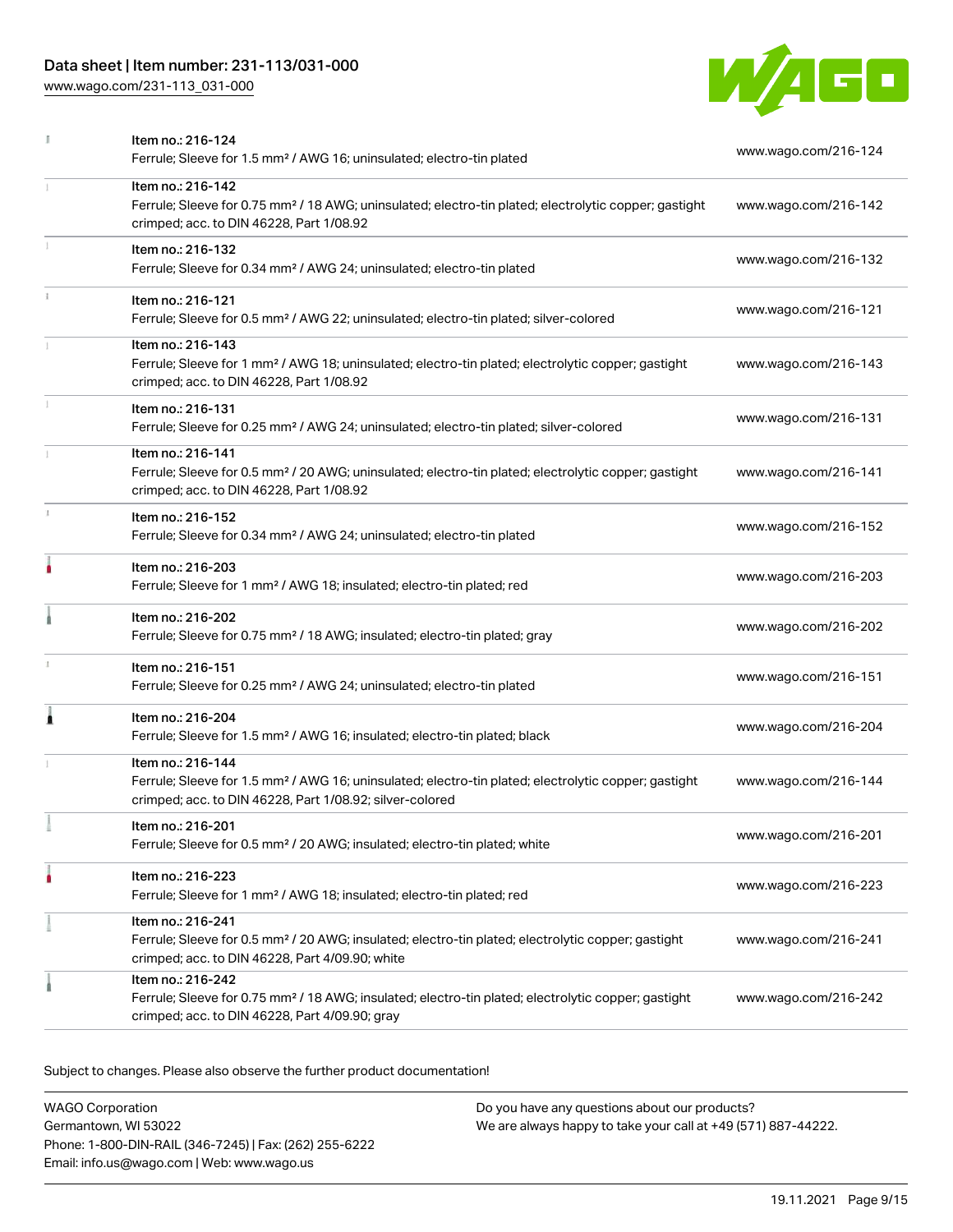## Data sheet | Item number: 231-113/031-000

[www.wago.com/231-113\\_031-000](http://www.wago.com/231-113_031-000)



|                      | Item no.: 216-222<br>Ferrule; Sleeve for 0.75 mm <sup>2</sup> / 18 AWG; insulated; electro-tin plated; gray                                                                                             | www.wago.com/216-222 |
|----------------------|---------------------------------------------------------------------------------------------------------------------------------------------------------------------------------------------------------|----------------------|
|                      | Item no.: 216-221<br>Ferrule; Sleeve for 0.5 mm <sup>2</sup> / 20 AWG; insulated; electro-tin plated; white                                                                                             | www.wago.com/216-221 |
| ٨                    | Item no.: 216-224<br>Ferrule; Sleeve for 1.5 mm <sup>2</sup> / AWG 16; insulated; electro-tin plated; black                                                                                             | www.wago.com/216-224 |
|                      | Item no.: 216-243<br>Ferrule; Sleeve for 1 mm <sup>2</sup> / AWG 18; insulated; electro-tin plated; electrolytic copper; gastight crimped; www.wago.com/216-243<br>acc. to DIN 46228, Part 4/09.90; red |                      |
|                      | Item no.: 216-244<br>Ferrule; Sleeve for 1.5 mm <sup>2</sup> / AWG 16; insulated; electro-tin plated; electrolytic copper; gastight<br>crimped; acc. to DIN 46228, Part 4/09.90; black                  | www.wago.com/216-244 |
|                      | Item no.: 216-263<br>Ferrule; Sleeve for 1 mm <sup>2</sup> / AWG 18; insulated; electro-tin plated; electrolytic copper; gastight crimped; www.wago.com/216-263<br>acc. to DIN 46228, Part 4/09.90; red |                      |
|                      | Item no.: 216-264<br>Ferrule; Sleeve for 1.5 mm <sup>2</sup> / AWG 16; insulated; electro-tin plated; electrolytic copper; gastight<br>crimped; acc. to DIN 46228, Part 4/09.90; black                  | www.wago.com/216-264 |
| A                    | Item no.: 216-284<br>Ferrule; Sleeve for 1.5 mm <sup>2</sup> / AWG 16; insulated; electro-tin plated; electrolytic copper; gastight<br>crimped; acc. to DIN 46228, Part 4/09.90; black                  | www.wago.com/216-284 |
|                      | Item no.: 216-262<br>Ferrule; Sleeve for 0.75 mm <sup>2</sup> / 18 AWG; insulated; electro-tin plated; electrolytic copper; gastight<br>crimped; acc. to DIN 46228, Part 4/09.90; gray                  | www.wago.com/216-262 |
|                      | Item no.: 216-301<br>Ferrule; Sleeve for 0.25 mm <sup>2</sup> / AWG 24; insulated; electro-tin plated; yellow                                                                                           | www.wago.com/216-301 |
|                      | Item no.: 216-321<br>Ferrule; Sleeve for 0.25 mm <sup>2</sup> / AWG 24; insulated; electro-tin plated; yellow                                                                                           | www.wago.com/216-321 |
|                      | Item no.: 216-322<br>Ferrule; Sleeve for 0.34 mm <sup>2</sup> / 22 AWG; insulated; electro-tin plated; green                                                                                            | www.wago.com/216-322 |
|                      | Item no.: 216-302<br>Ferrule; Sleeve for 0.34 mm <sup>2</sup> / 22 AWG; insulated; electro-tin plated; green                                                                                            | www.wago.com/216-302 |
| Mounting             |                                                                                                                                                                                                         |                      |
| Mounting accessories |                                                                                                                                                                                                         |                      |
|                      | Item no.: 209-147<br>Self-tapping screw                                                                                                                                                                 | www.wago.com/209-147 |
|                      | Item no.: 231-194<br>Self-tapping screw; B 2.2x13, fixing hole 1.8 mm Ø                                                                                                                                 | www.wago.com/231-194 |
|                      | Item no.: 231-195<br>Screw with nut; M2x12; for fixing element                                                                                                                                          | www.wago.com/231-195 |

Subject to changes. Please also observe the further product documentation!

WAGO Corporation Germantown, WI 53022 Phone: 1-800-DIN-RAIL (346-7245) | Fax: (262) 255-6222 Email: info.us@wago.com | Web: www.wago.us Do you have any questions about our products? We are always happy to take your call at +49 (571) 887-44222.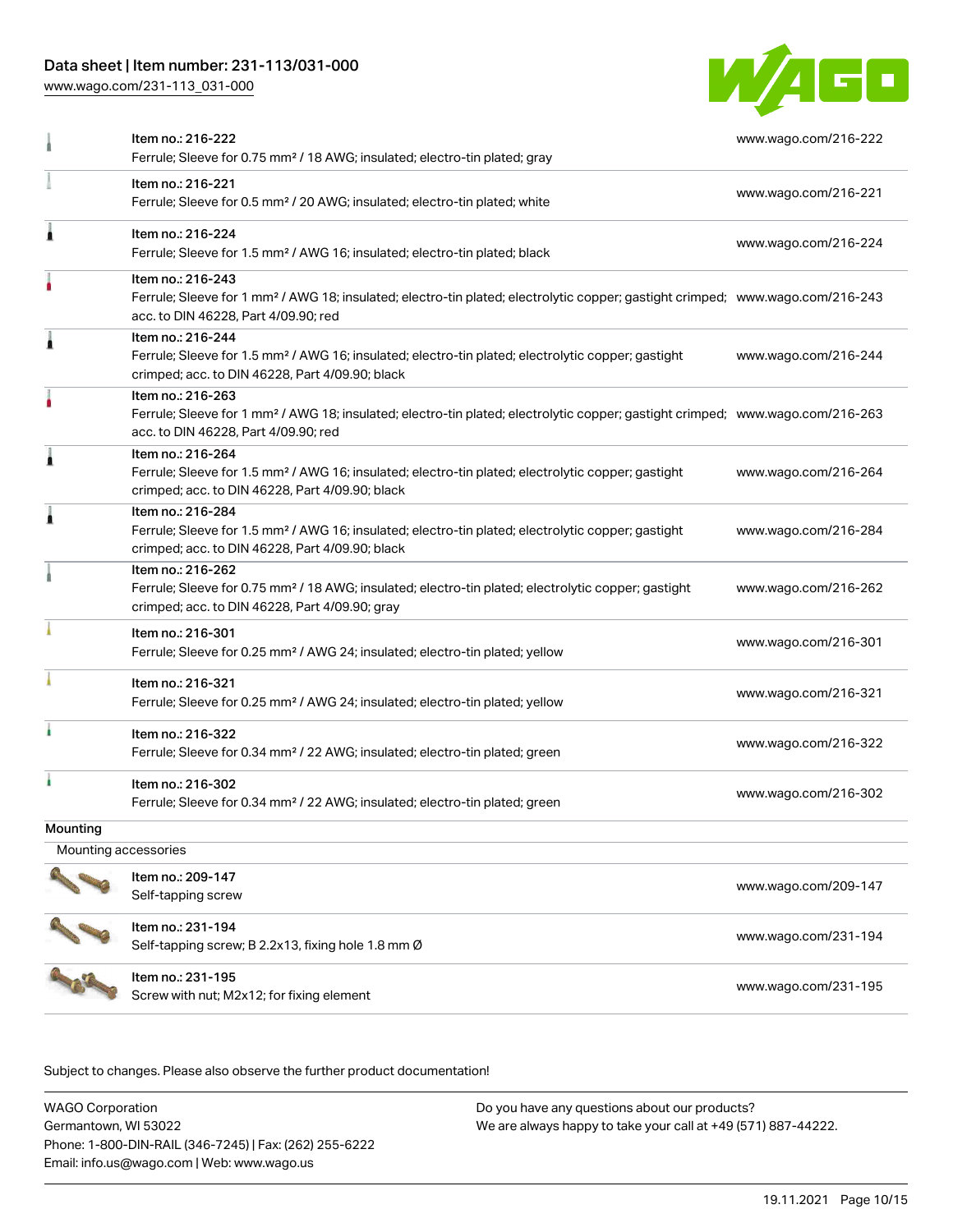#### Data sheet | Item number: 231-113/031-000

[www.wago.com/231-113\\_031-000](http://www.wago.com/231-113_031-000)



|                     | Item no.: 231-295                                                                                                                                                 | www.wago.com/231-295             |
|---------------------|-------------------------------------------------------------------------------------------------------------------------------------------------------------------|----------------------------------|
|                     | Screw with nut                                                                                                                                                    |                                  |
| Cover               |                                                                                                                                                                   |                                  |
| Cover               |                                                                                                                                                                   |                                  |
|                     | Item no.: 231-668                                                                                                                                                 |                                  |
|                     | Lockout caps; for covering unused clamping units; gray                                                                                                            | www.wago.com/231-668             |
| Insulations stops   |                                                                                                                                                                   |                                  |
| Insulation stop     |                                                                                                                                                                   |                                  |
|                     |                                                                                                                                                                   |                                  |
|                     | Item no.: 231-672                                                                                                                                                 | www.wago.com/231-672             |
|                     | Insulation stop; 0.75 - 1 mm <sup>2</sup> ; dark gray                                                                                                             |                                  |
|                     | ltem no.: 231-670                                                                                                                                                 |                                  |
|                     | Insulation stop; 0.08-0.2 mm <sup>2</sup> / 0.2 mm <sup>2</sup> "s"; white                                                                                        | www.wago.com/231-670             |
|                     |                                                                                                                                                                   |                                  |
|                     | Item no.: 231-671                                                                                                                                                 |                                  |
|                     | Insulation stop; 0.25 - 0.5 mm <sup>2</sup> ; light gray                                                                                                          | www.wago.com/231-671             |
| Marking accessories |                                                                                                                                                                   |                                  |
| Marking strip       |                                                                                                                                                                   |                                  |
|                     | Item no.: 210-331/500-103                                                                                                                                         |                                  |
|                     | Marking strips; as a DIN A4 sheet; MARKED; 1-12 (300x); Height of marker strip: 2.3 mm/0.091 in; Strip<br>length 182 mm; Horizontal marking; Self-adhesive; white | www.wago.com/210-331<br>/500-103 |
|                     | Item no.: 210-331/500-104                                                                                                                                         |                                  |
|                     | Marking strips; as a DIN A4 sheet; MARKED; 13-24 (300x); Height of marker strip: 2.3 mm/0.091 in; Strip                                                           | www.wago.com/210-331<br>/500-104 |
|                     | length 182 mm; Horizontal marking; Self-adhesive; white                                                                                                           |                                  |
|                     | Item no.: 210-332/500-202                                                                                                                                         |                                  |
|                     | Marking strips; as a DIN A4 sheet; MARKED; 1-16 (160x); Height of marker strip: 3 mm; Strip length 182                                                            | www.wago.com/210-332<br>/500-202 |
|                     | mm; Horizontal marking; Self-adhesive; white                                                                                                                      |                                  |
|                     | Item no.: 210-332/500-206                                                                                                                                         |                                  |
|                     | Marking strips; as a DIN A4 sheet; MARKED; 33-48 (160x); Height of marker strip: 3 mm; Strip length                                                               | www.wago.com/210-332<br>/500-206 |
|                     | 182 mm; Horizontal marking; Self-adhesive; white                                                                                                                  |                                  |
|                     | Item no.: 210-332/500-205                                                                                                                                         |                                  |
|                     | Marking strips; as a DIN A4 sheet; MARKED; 1-32 (80x); Height of marker strip: 3 mm; Strip length 182                                                             | www.wago.com/210-332<br>/500-205 |
|                     | mm; Horizontal marking; Self-adhesive; white                                                                                                                      |                                  |
|                     | Item no.: 210-332/500-204                                                                                                                                         | www.wago.com/210-332             |
|                     | Marking strips; as a DIN A4 sheet; MARKED; 17-32 (160x); Height of marker strip: 3 mm; Strip length                                                               | /500-204                         |
|                     | 182 mm; Horizontal marking; Self-adhesive; white                                                                                                                  |                                  |
|                     |                                                                                                                                                                   |                                  |

.<br>Subject to changes. Please also observe the further product documentation!

WAGO Corporation Germantown, WI 53022 Phone: 1-800-DIN-RAIL (346-7245) | Fax: (262) 255-6222 Email: info.us@wago.com | Web: www.wago.us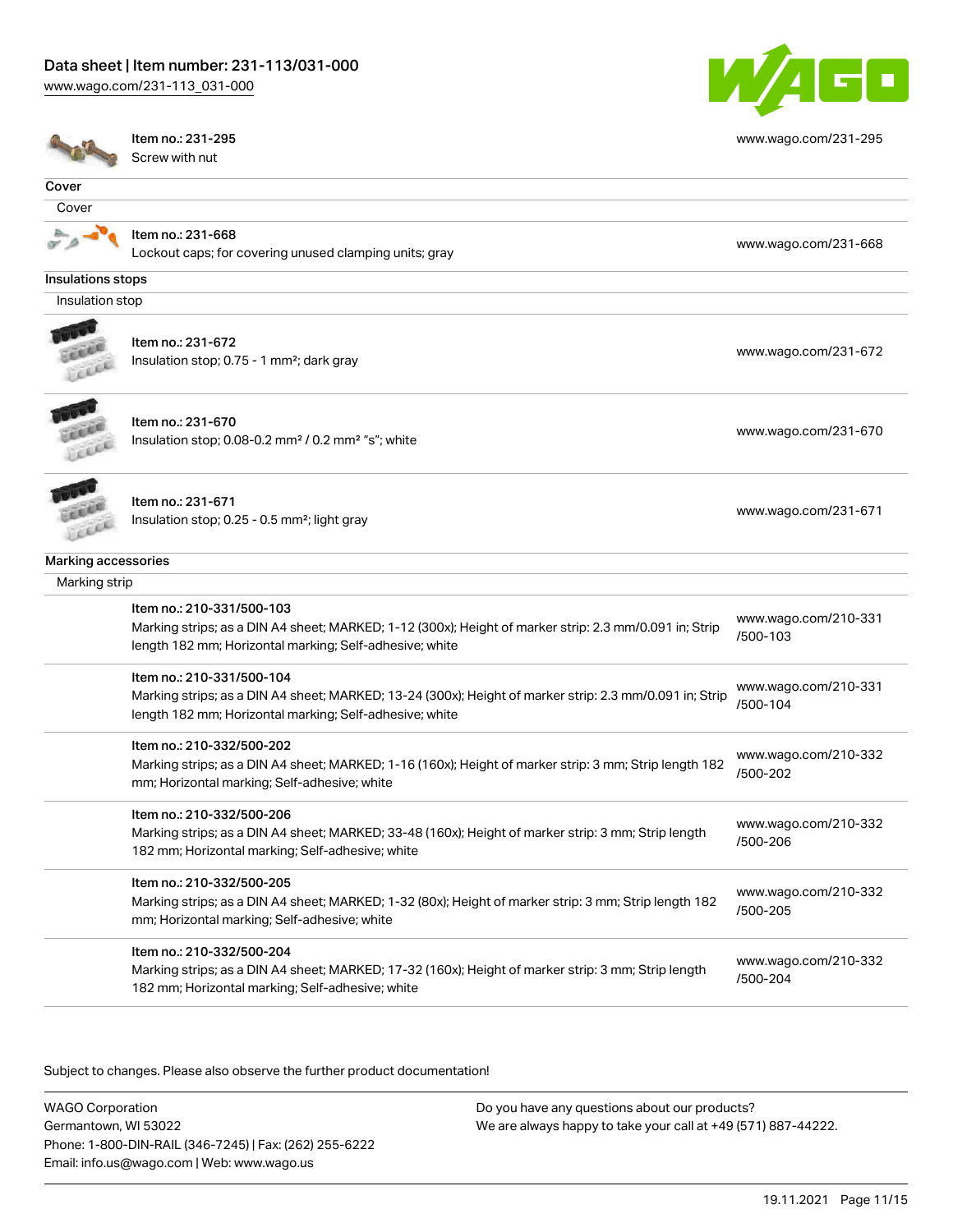

## **Downloads** Documentation

| <b>Additional Information</b>                    |            |               |                 |
|--------------------------------------------------|------------|---------------|-----------------|
| Technical explanations                           | 2019 Apr 3 | pdf<br>2.0 MB | Download        |
|                                                  |            |               |                 |
| <b>CAD files</b>                                 |            |               |                 |
| CAD data                                         |            |               |                 |
| 2D/3D Models 231-113/031-000                     |            | <b>URL</b>    | Download        |
| <b>CAE</b> data                                  |            |               |                 |
| EPLAN Data Portal 231-113/031-000                |            | <b>URL</b>    | Download        |
| ZUKEN Portal 231-113/031-000                     |            | <b>URL</b>    | Download        |
| EPLAN Data Portal 231-113/031-000                |            | <b>URL</b>    | Download        |
| <b>Environmental Product Compliance</b>          |            |               |                 |
| <b>Compliance Search</b>                         |            |               |                 |
| Environmental Product Compliance 221-112/021-000 |            | 1D            | <b>Download</b> |

Environmental Product Compliance 231-113/031-000 1-conductor female connector; CAGE CLAMP®; 2.5 mm²; Pin spacing 5 mm; 13-pole; clamping collar; 2,50 mm²; gray URL [Download](https://www.wago.com/global/d/ComplianceLinkMediaContainer_231-113_031-000)

#### Installation Notes

Subject to changes. Please also observe the further product documentation!

WAGO Corporation Germantown, WI 53022 Phone: 1-800-DIN-RAIL (346-7245) | Fax: (262) 255-6222 Email: info.us@wago.com | Web: www.wago.us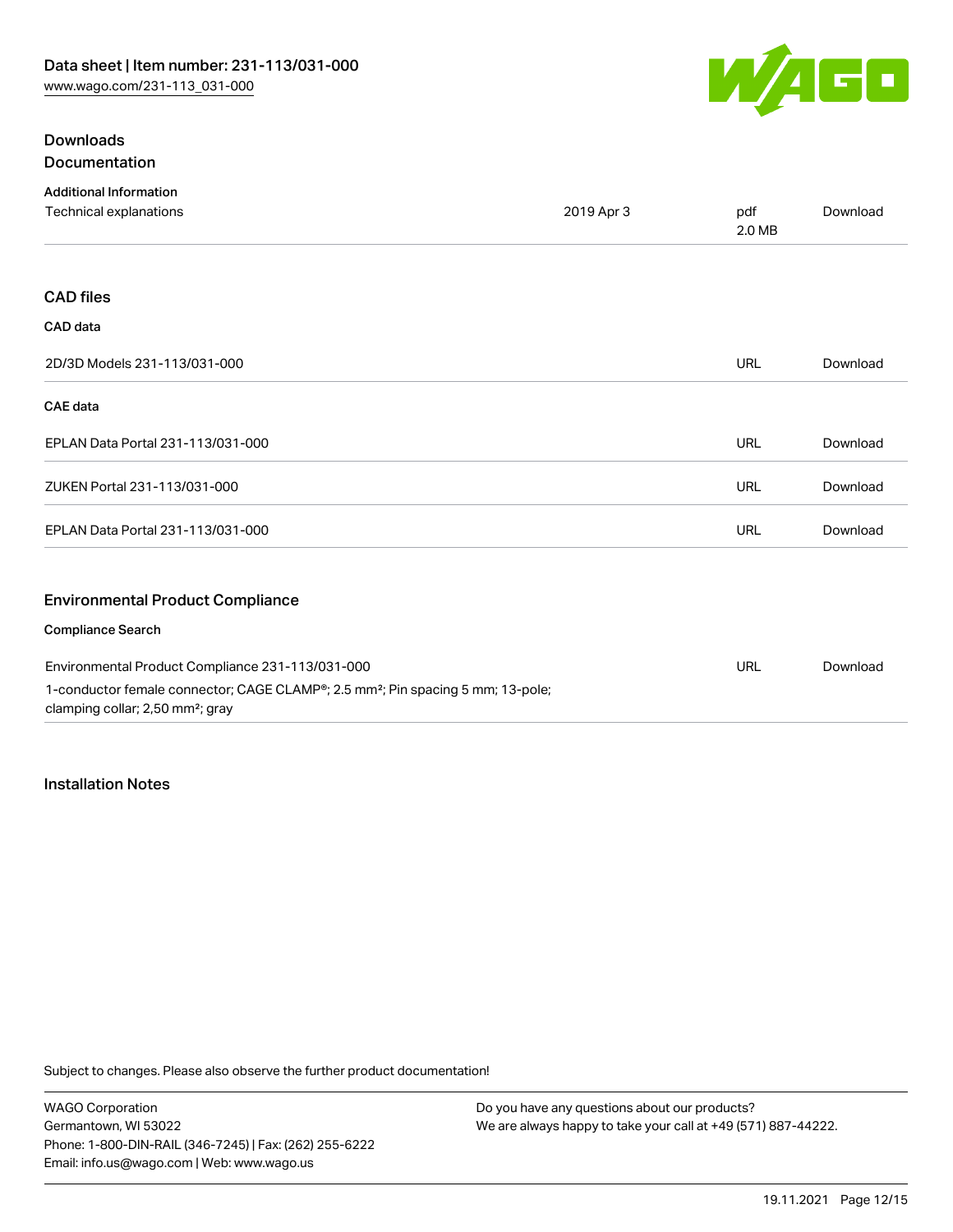



Inserting a conductor via 3.5 mm screwdriver – CAGE CLAMP® actuation parallel to conductor entry.



Inserting a conductor via 3.5 mm screwdriver – CAGE CLAMP® actuation perpendicular to conductor entry.



Inserting a conductor into CAGE CLAMP® unit via operating lever (231-291).



Inserting a conductor via operating tool.



Coding a female connector by removing coding finger(s).

Subject to changes. Please also observe the further product documentation!

WAGO Corporation Germantown, WI 53022 Phone: 1-800-DIN-RAIL (346-7245) | Fax: (262) 255-6222 Email: info.us@wago.com | Web: www.wago.us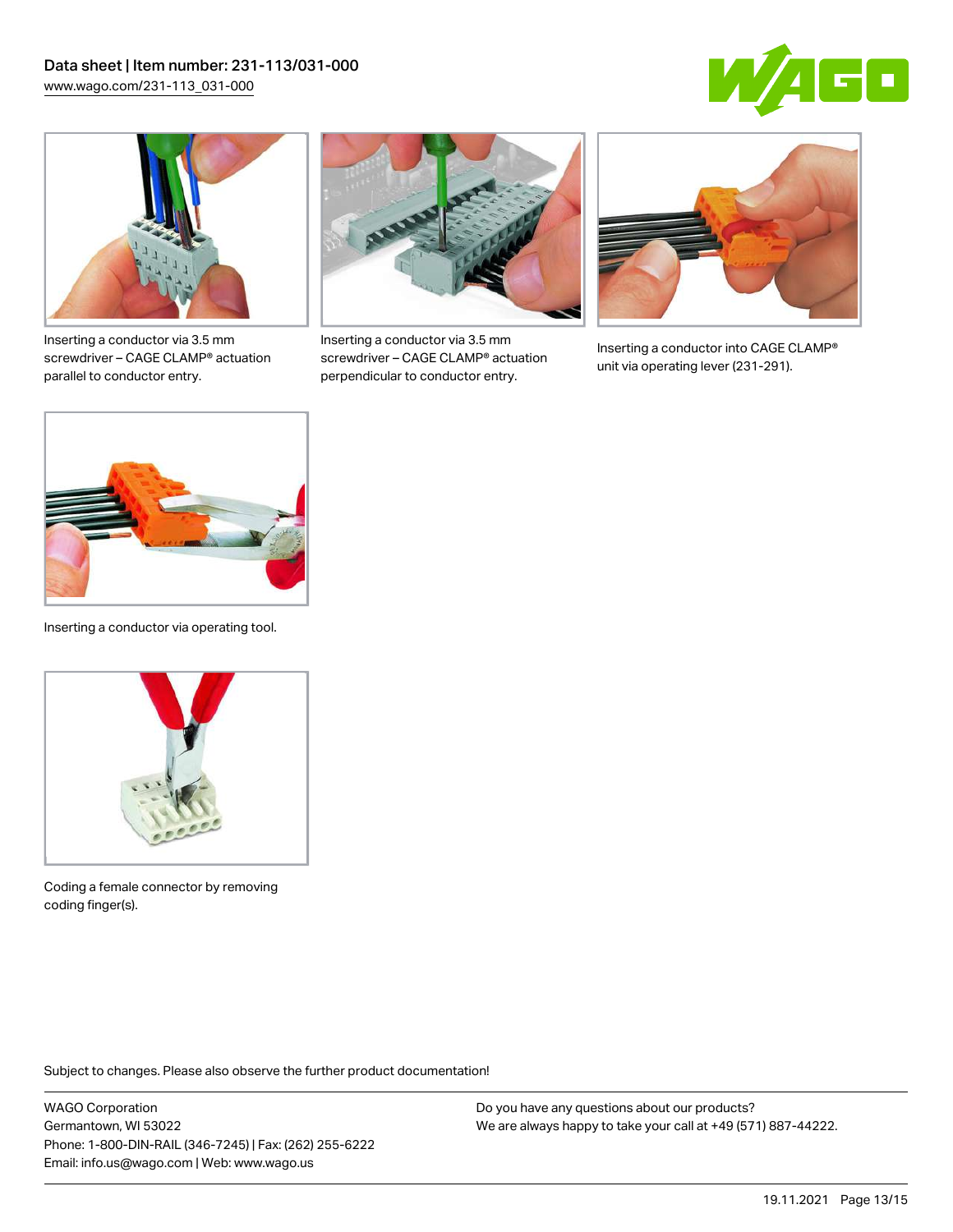



Testing – female connector with CAGE CLAMP®

Integrated test ports for testing perpendicular to conductor entry via 2 or 2.3 mm Ø test plug

Installation



Male connector with strain relief plate



Strain relief housing shown with a male connector equipped with CAGE CLAMP®



Labeling via direct marking or self-adhesive strips.

Subject to changes. Please also observe the further product documentation! Product family

WAGO Corporation Germantown, WI 53022 Phone: 1-800-DIN-RAIL (346-7245) | Fax: (262) 255-6222 Email: info.us@wago.com | Web: www.wago.us